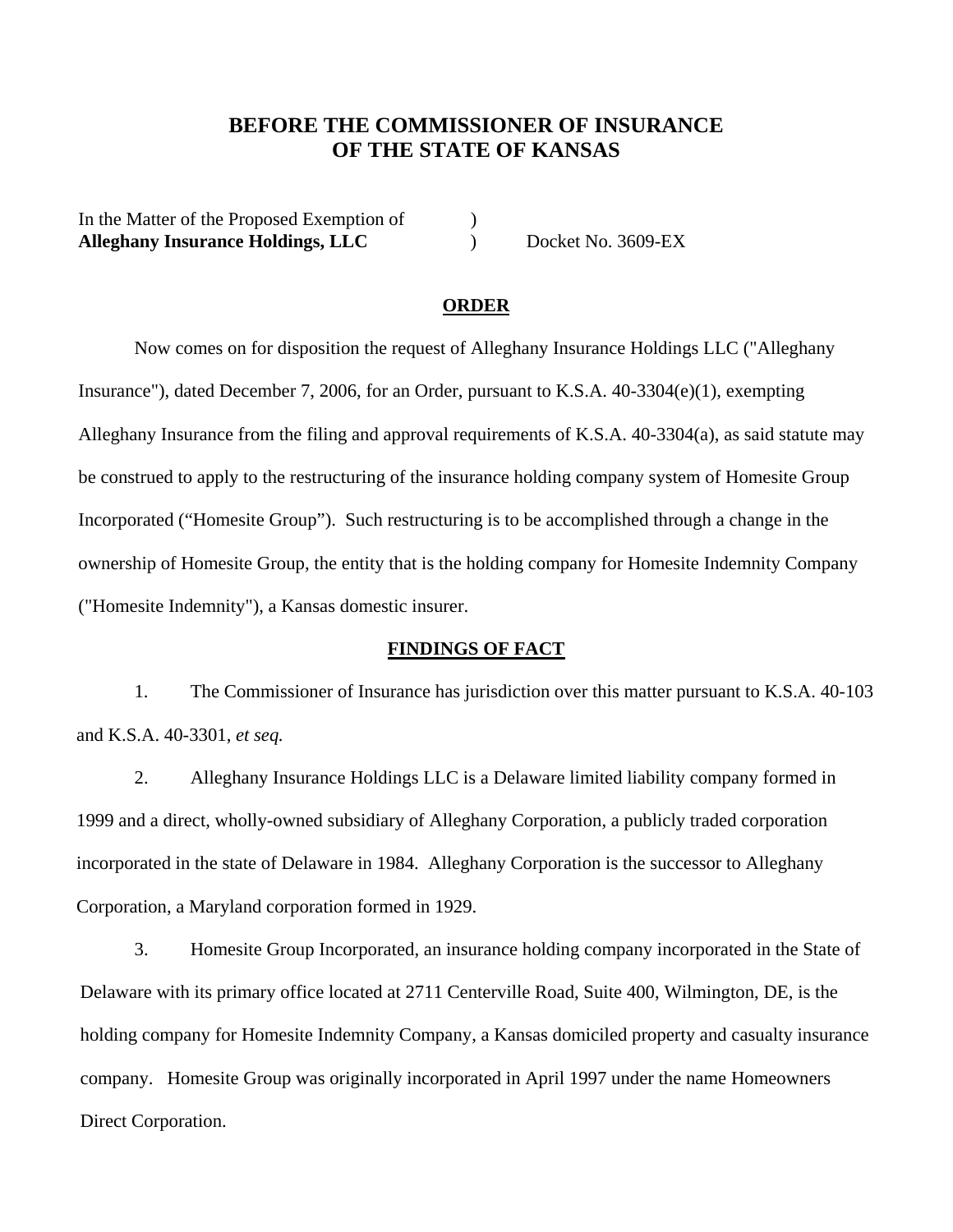4. Currently, 100% of the common stock of Homesite Indemnity is owned by Homesite

Group. The common stock of Homesite Group is held by the following shareholders:

| Morgan Stanley Capital Partners III, L.P. | 38.75% |
|-------------------------------------------|--------|
| HDC Investors, L.P.                       | 26.24% |
| The Plymouth Rock Company, Inc.           | 14.64% |
| High Point Preferred Insurance Company    | 6.86%  |
| Morgan Stanley Capital Partners III 892   | 3.97%  |
| <b>JM</b> Stone                           | 3.76%  |
| American Modern Insurance                 | 2.29%  |
| James N. Bailey                           | 2.29%  |
| Morgan Stanley Capital Investors, L.P.    | 1.09%  |
| <b>Fabian Fondriest</b>                   | 0.11%  |

5. Alleghany Insurance has requested an exemption from the acquisition filing and approval requirements of the Kansas Insurance Holding Companies Act, K.S.A. 40-3301*, et seq.,* specifically those requirements stated in K.S.A. 40-3304(a).

6. On or about January 17, 2005 Morgan Stanley Capital Partners III, L.P., HDC Investors, L.P., and The Plymouth Rock Company Incorporated filed formal Disclaimers of Affiliation or Control in regard to Homesite Group with the Kansas Insurance Department ("KID") for review and approval. Following a request by KID for additional information regarding the Disclaimers the parties submitted revised Disclaimers of Affiliation or Control on or about May 24, 2005. The revised Disclaimers were approved by KID on June 21, 2005.

7. Homesite Group, Alleghany Insurance, and for the purpose of joining in Section 6.2 only, but not otherwise, James M. Stone, The Plymouth Rock Company Incorporated, Morgan Stanley Capital Partners III L.P., MSCP 111 892 Investors, L.P., Morgan Stanley Capital Investors, L.P., and HDC Investors, L.P. entered into a Stock Purchase Agreement, dated December 5, 2006, pursuant to which Homesite Group proposes to issue and sell to Alleghany Insurance an aggregate of 85,714 shares, par value \$0.01 per share, for an aggregate purchase price equal to \$119,999,600 of common stock of Homesite Group, which upon completion of the transaction would represent approximately 32.9% of the issued and outstanding shares of common stock of Homesite Group.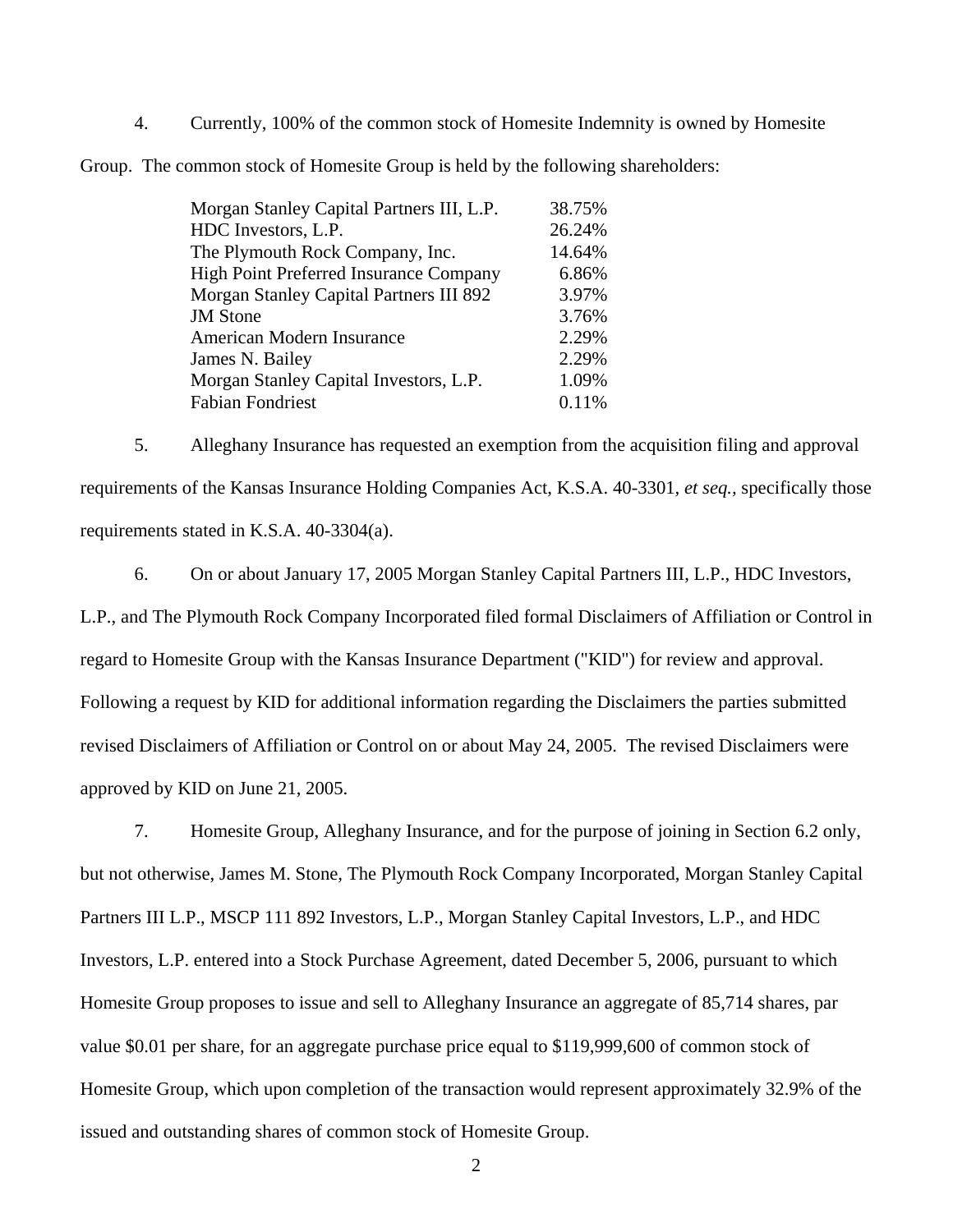8. Prior to consummation of the purchase of Homesite Group's shares by Alleghany Insurance, pursuant to the terms of the December 5, 2006 Stock Purchase Agreement, James M. Stone, The Plymouth Rock Company Incorporated, Morgan Stanley Capital Partners III L.P., MSCP 111 892 Investors, L.P., Morgan Stanley Capital Investors, L.P., and HDC Investors, L.P., identified as shareholders in the Amended and Restated Shareholders Agreement dated February 27, 2004, represent approximately 88% of the issued and outstanding shares of common stock of Homesite Group. After giving effect to the proposed purchase of Homesite Group's shares by Alleghany Insurance, such shareholders will represent approximately 59% of the issued and outstanding shares of common stock of Homesite Group.

9. After giving effect to the proposed purchase of the Homesite Group's shares by Alleghany Insurance, the shareholders and their percentage of ownership will be as follows:

| Alleghany Insurance Holding LLC           | 32.90% |
|-------------------------------------------|--------|
| Morgan Stanley Capital Partners III, L.P. | 26.00% |
| HDC Investors, L.P.                       | 17.61% |
| The Plymouth Rock Company, Inc.           | 9.82%  |
| High Point Preferred Insurance Company    | 4.61%  |
| Morgan Stanley Capital Partners 111 892   | 2.66%  |
| <b>JM</b> Stone                           | 2.52%  |
| American Modern Insurance                 | 1.54%  |
| James N. Bailey                           | 1.54%  |
| Morgan Stanley Capital Investors, L.P.    | 0.73%  |
| <b>Fabian Fondriest</b>                   | 0.08%  |

10. Under the terms of the Stock Purchase Agreement Alleghany Insurance will not become a party to the Shareholders Agreement nor have any of the rights and benefits, including the right to representation on the board of directors, provided by the Shareholders Agreement.

11. The Shareholders Agreement is set to expire on October 31, 2007. However, Alleghany Insurance anticipates that on or prior to such date the Shareholders Agreement will be replaced by a comparable agreement and that Alleghany Insurance will be a party to such successor agreement.

3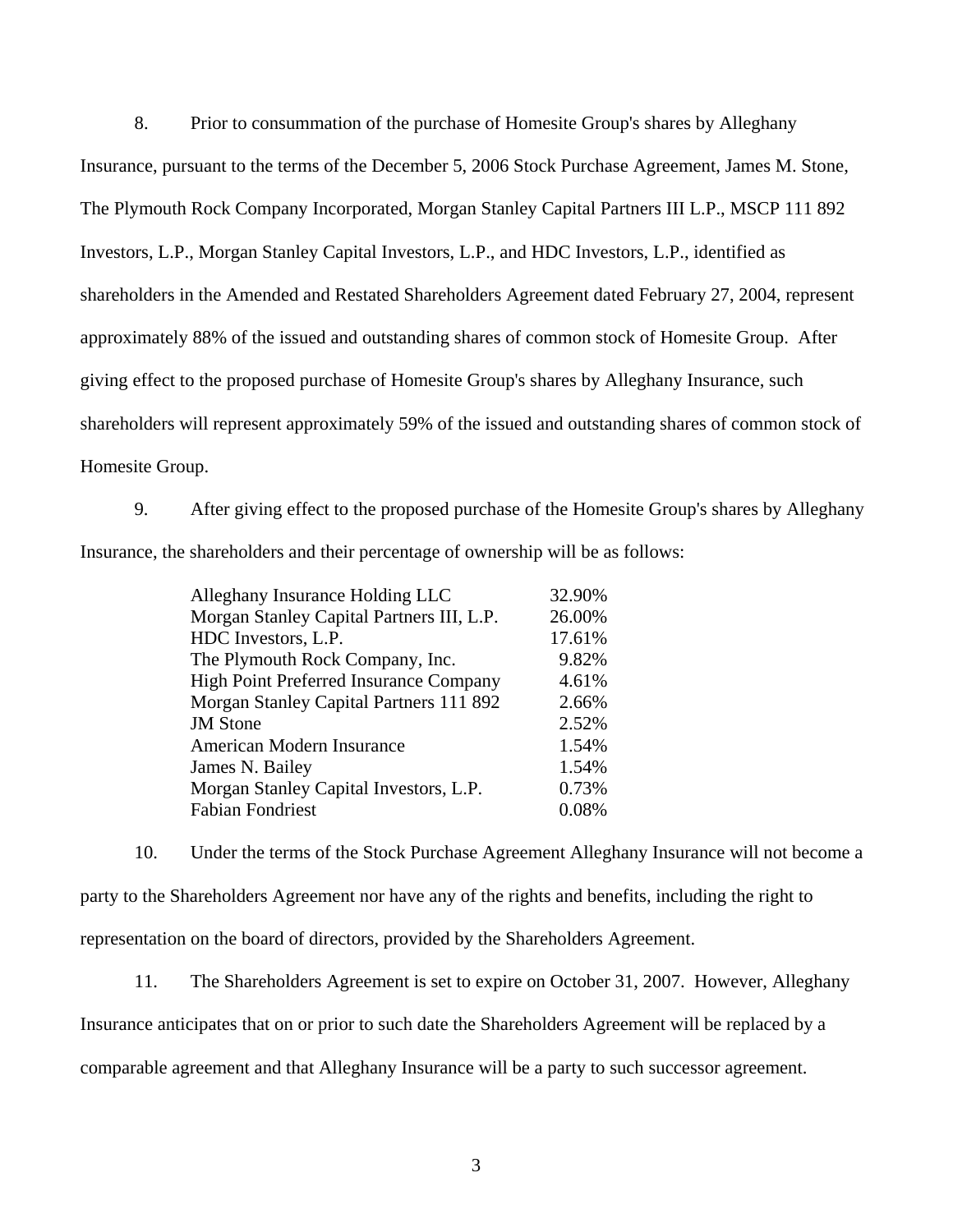12. Both before and after Alleghany Insurance's acquisition of 32.9% of the issued and

outstanding shares of common stock of Homesite Group, Homesite Group is and will continue to be the ultimate controlling person of Homesite Indemnity.

13. Alleghany Insurance acknowledges that under the terms of the Stock Purchase Agreement it will have no right to representation on the Board of Directors of Homesite Group.

14. Homesite Group represents that its Board of Directors will not offer Board representation to Alleghany Insurance until October 31, 2007 or, if earlier, the date that the existing Shareholders Agreement is amended or replaced and such amended or replacement agreement has been reviewed and approved by the Kansas Insurance Department.

## **CONCLUSIONS OF LAW**

15. K.S.A. 40-3304(a) provides, in part, as follows:

(a) No person other than the issuer shall . . . enter into any agreement to exchange securities, or, seek to acquire, or acquire, in the open market or otherwise, any voting security of a domestic insurer unless, at the time . . . any such agreement is entered into . . . such person has filed with the commissioner of insurance and has sent to such insurer, a statement containing the information required by this section and such . . . agreement . . . has been approved by the commissioner of insurance in the manner hereinafter prescribed.

- 16. K.S.A. 40-3304(e) provides
	- (e) The provisions of this section shall not apply to:

Any offer, request, invitation, agreement or acquisition which the commissioner of insurance by order shall exempt there from as: (1) Not having been made or entered into for the purpose and not having the effect of changing or influencing the control of a domestic insurer, . . .

17. Based upon the information enumerated in the Findings of Fact contained in paragraphs

one through 14 above, and the representations made on behalf of Alleghany Insurance Holdings LLC, the

restructuring of the holding company system of Homesite Group Incorporated, through the December 5,

2006 Stock Purchase Agreement, whereby Alleghany Insurance will purchase 85,714 shares of common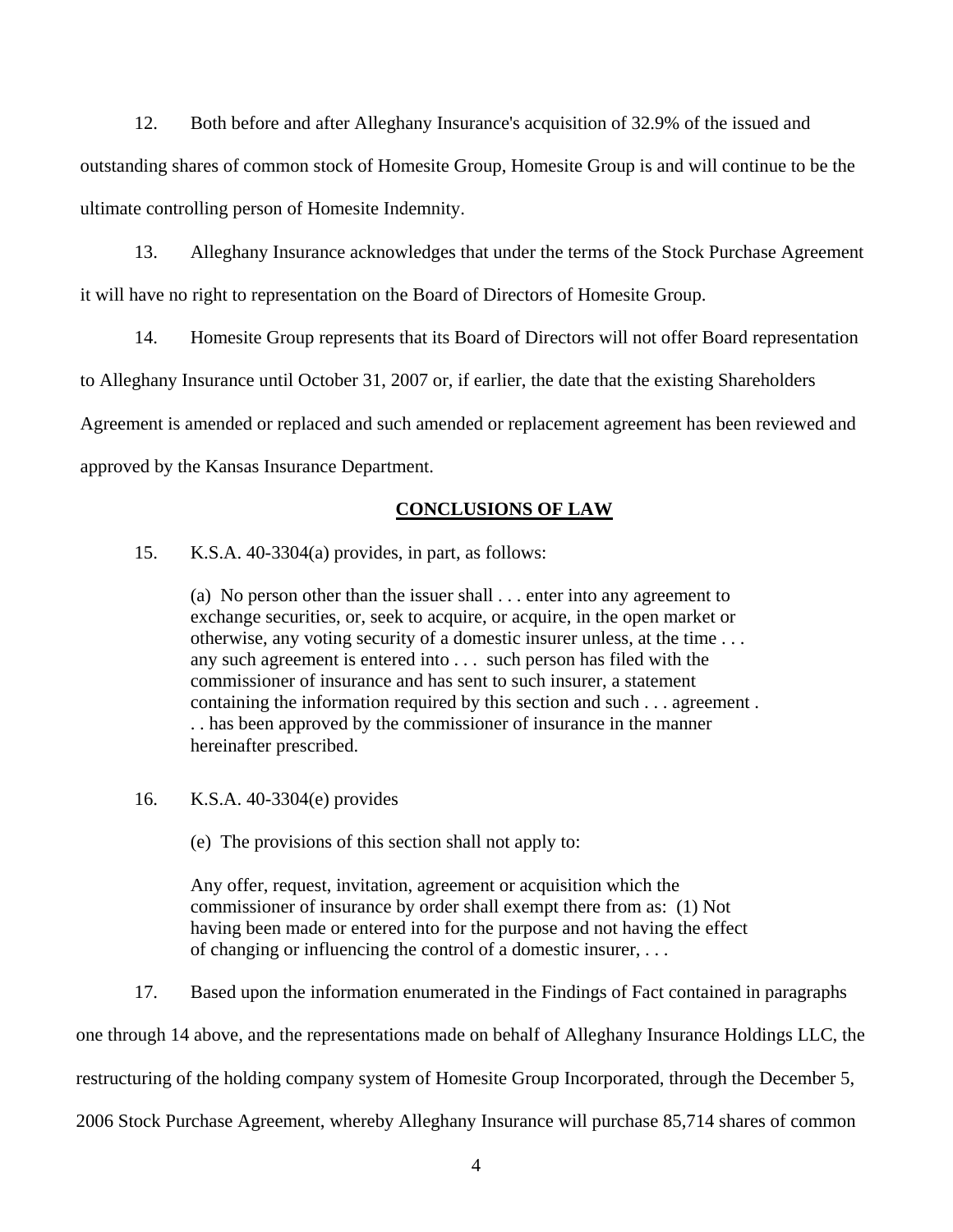stock of Homesite Group, representing 32.9% of the issued and outstanding shares of common stock of Homesite Group, is not being made for the purpose of and will not have the effect of changing or influencing the control of Homesite Indemnity, a Kansas domestic insurer.

## **IT IS THEREFORE ORDERED BY THE COMMISSIONER OF INSURANCE THAT:**

1. Alleghany Insurance Holdings LLC shall be exempt from the acquisition filing and approval requirements of K.S.A 40-3304(a) as it may be deemed to apply to the reorganization of Homesite Group Incorporated, the holding company for Homesite Indemnity Company, provided the reorganization is effected within sixty (60) days of the date of this Order.

2. Alleghany Insurance shall comply with all the provisions and requirements of K.S.A. 40- 3301, *et seq.,* in the future, and shall notify the Kansas Insurance Department of any changes of control as defined in K.S.A. 40-3301, *et seq.*.

 3. Homesite Group will offer no Board of Directors representation to Alleghany Insurance until October 31, 2007 or, if earlier, the date that the existing Shareholders Agreement is amended or replaced *and* such amended or replacement agreement has been submitted to the Kansas Insurance Department for review and approval.

4. The Commissioner of Insurance retains jurisdiction over this matter to issue any and all further Orders deemed appropriate or to take such further action as necessary to dispose of this matter.

#### **Notice of Rights**

 Alleghany Insurance Holdings, LLC is entitled to a hearing pursuant to K.S.A. § 77-537, the Kansas Administrative Procedure Act. If Alleghany Insurance desires a hearing, it must file a written request for a hearing with:

John W. Campbell, General Counsel Kansas Insurance Department 420 S.W. 9th Street Topeka, Kansas 66612.

5